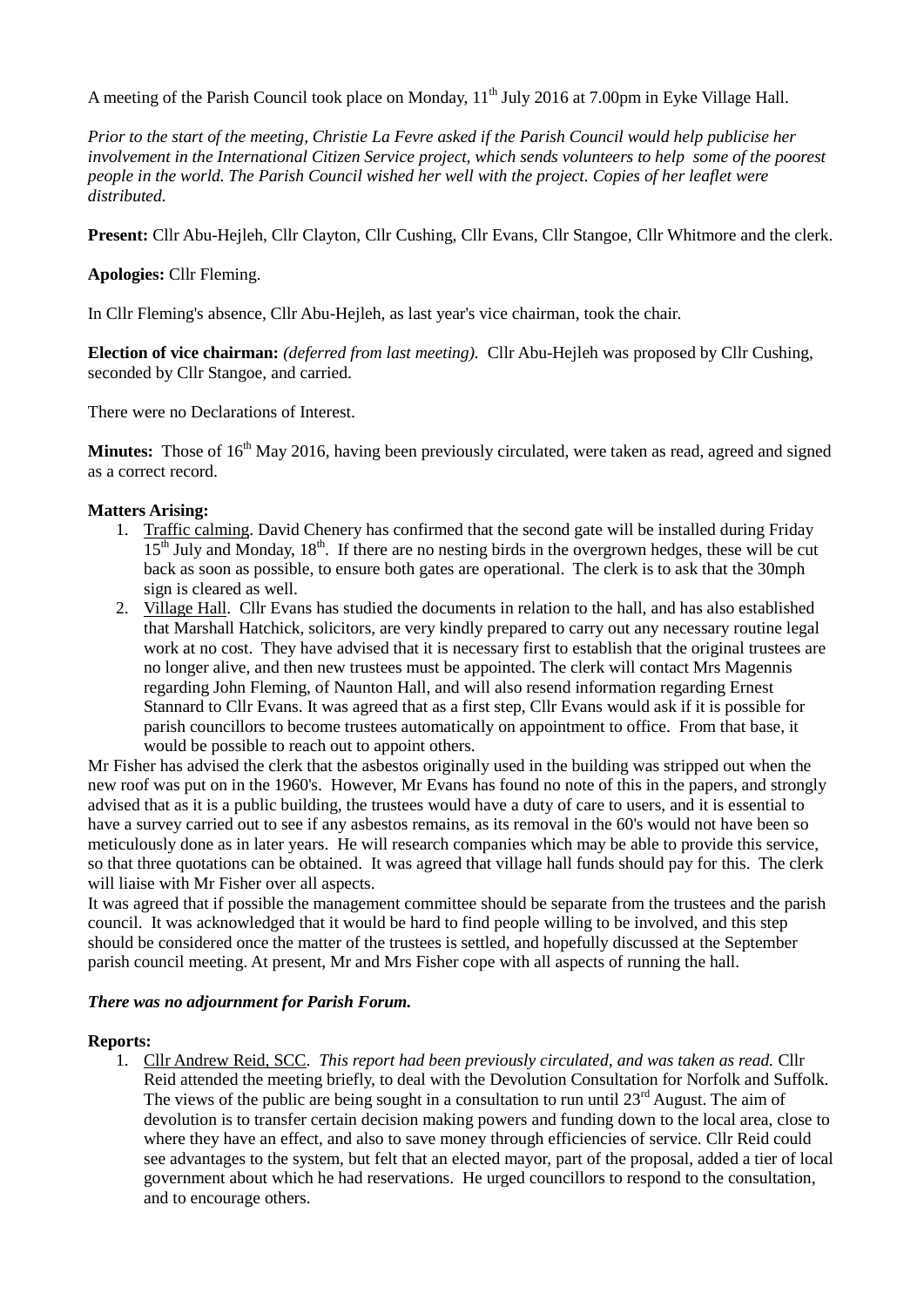2. Suffolk Police SNT. The mobile police unit will visit Eyke on  $5<sup>th</sup>$  September and  $28<sup>th</sup>$  November from 12.00 to 13.30 at the Cul De Sac, in The Street.

The SE Suffolk Locality Inspector, Roger Salmon, has written to outline community engagement processes following the challenges faced by implementing the new policing model. There will be a monthly tasking meeting, which councillors are welcome to attend, where issues and problems can be raised, and solutions discussed. Once the meetings are up and running, schedules will be circulated.

# **Other matters:**

- 1. Use of rec. by FOES. FOES asked at the Annual Parish Meeting about the possibility of using the rec for a fund raising event. It was agreed by the parish council that this could go ahead. The clerk will ask the group to liaise with Cllr Whitmore regarding unlocking the gate, if required.
- 2. Recreation Ground. The sponsor sign was ripped off its stand some weeks ago. The clerk reported it to the police, so that the incident was logged. Mr Cushing will take it to Mr Tester, at Metalfix, to ask his advice on repair. Mr Whitmore reported that the litter problem, including drug paraphernalia, seems to have abated, and no other action is necessary at the moment.
- 3. Fete. Councillors were reminded that fete preparations begin on Thursday evening, at 6pm at The Old Rectory, with the putting up of the marquees. The fete begins at 1pm on Sunday. Help and donations welcome.
- 4. SCDC Engagement Forums. Successfully enabling local communities depends on how well the Council engages with them. To that end, bi-annual forums are proposed to which representatives from all the town and parish councils in the district will be invited. Responses are sought on the format of these, for example, time of day they should be held. Subject to feedback, the first would be held in September. Comments are requested by  $20<sup>th</sup>$  July. Councillors felt that these would be quite large scale events, lasting some time, so probably evening meetings would be out of the question.
- 5. Speeding in Eyke Street. A resident of Eyke Street has complained direct to the police regarding speeding, including the lack of policing. Sgt Cullum replied that the the parish council has done what it can to address the issue, and the police attend when time and resources allow. The police have no control whatever over the volume and type of traffic using the road.

There followed considerable discussion about the nature and speed of traffic in The Street. Cllr Cushing felt that the parish council over many years had explored every avenue, and the calming measures now in place are the best which were available. Cllrs Evans and Clayton, who had not been involved in previous negotiations, felt strongly that further attempts should be made to calm the traffic through the village. It was finally agreed that the clerk would contact Cllr Reid, who has been very helpful and supportive generally, and aks his advice about pushing for a 20mph limit in the village.

6. Parking in the lead-in opposite Two Gates. SCC Highways has asked for a view from the parish council about vehicles parking on this piece of road, and obstructing the view of motorists exiting from the Close, following a complaint from a resident. Although councillors could see that this did present a difficulty, especially if a van or lorry parked there, they felt this had to be balanced against the lack of parking at some properties in the area, and the fact that many household have more than one vehicle. The problem had been exacerbated recently when a decorator's van was parked there daily over a period of weeks. It was agreed that matters should be left as they are at present.

# **Finance:**

- 1. Cheques agreed: Mrs Pooley; salary Apr-Jun: £432.36; HMRC; first quarter: £108.00; Eyke Millennium Group; Queen's  $90<sup>th</sup>$  birthday celebration: £200.
- 2. Account balances 30.6.16:

Current : £11,422.63; Business Savings: £6485.94; Business Premium; £118.00

3. The clerk will check with SCDC about two further payments totalling £3234.00 to come from the Capital Grant Scheme for the playground.

#### **To receive items for information:**

- 1. Devolution consultation event: 21.7.16, 6.30pm at SCDC offices. The clerk will forward details.
- 2. Melton Neighbourhood Plan: pre-submission consultation. This can now be viewed online, or at